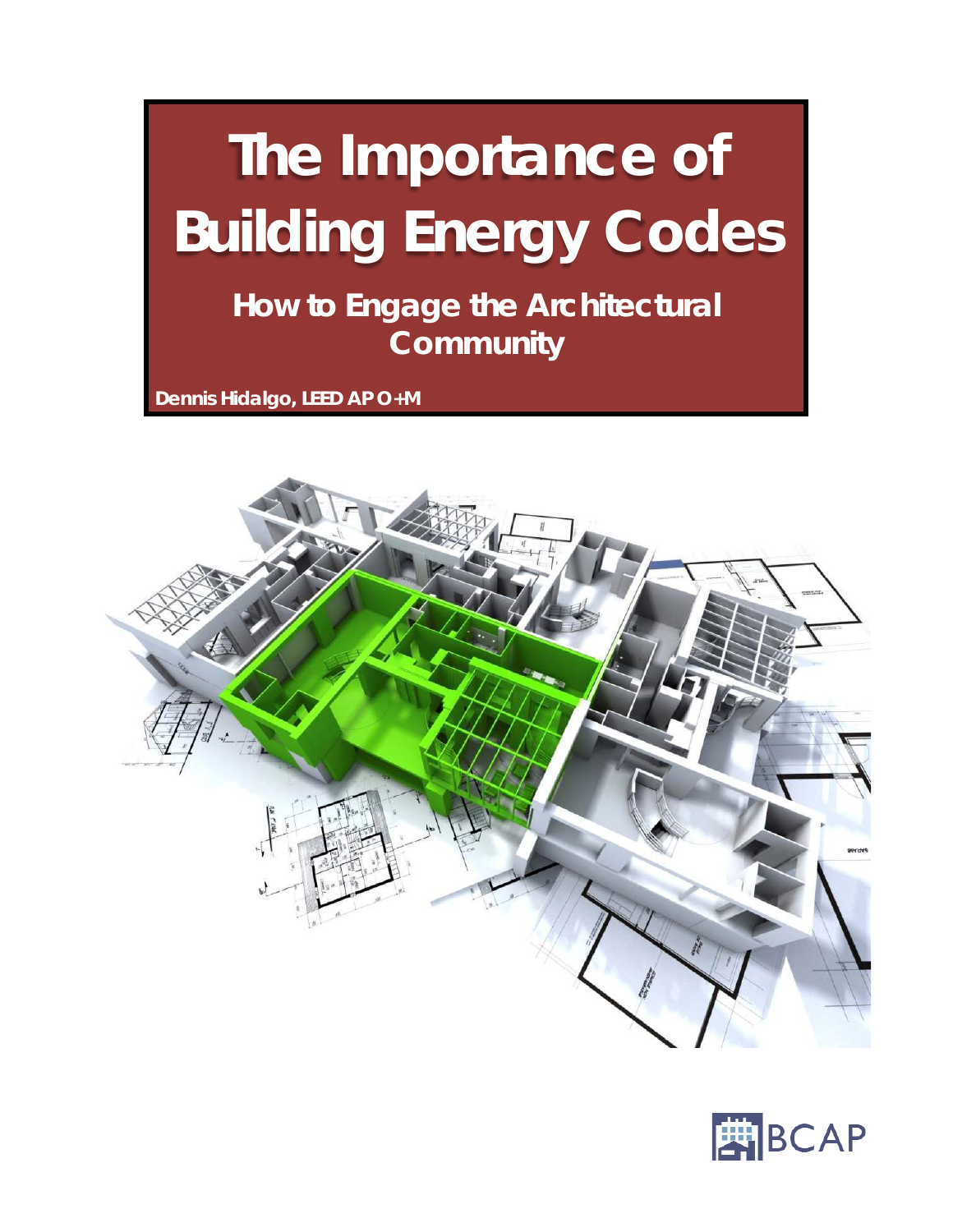

This report was prepared by the Building Codes Assistance Project at the Alliance to Save Energy for the Sea Change Foundation. Any opinions, findings, conclusions, or recommendations expressed herein are those of the author(s) and do not necessarily reflect the views of the Sea Change Foundation.

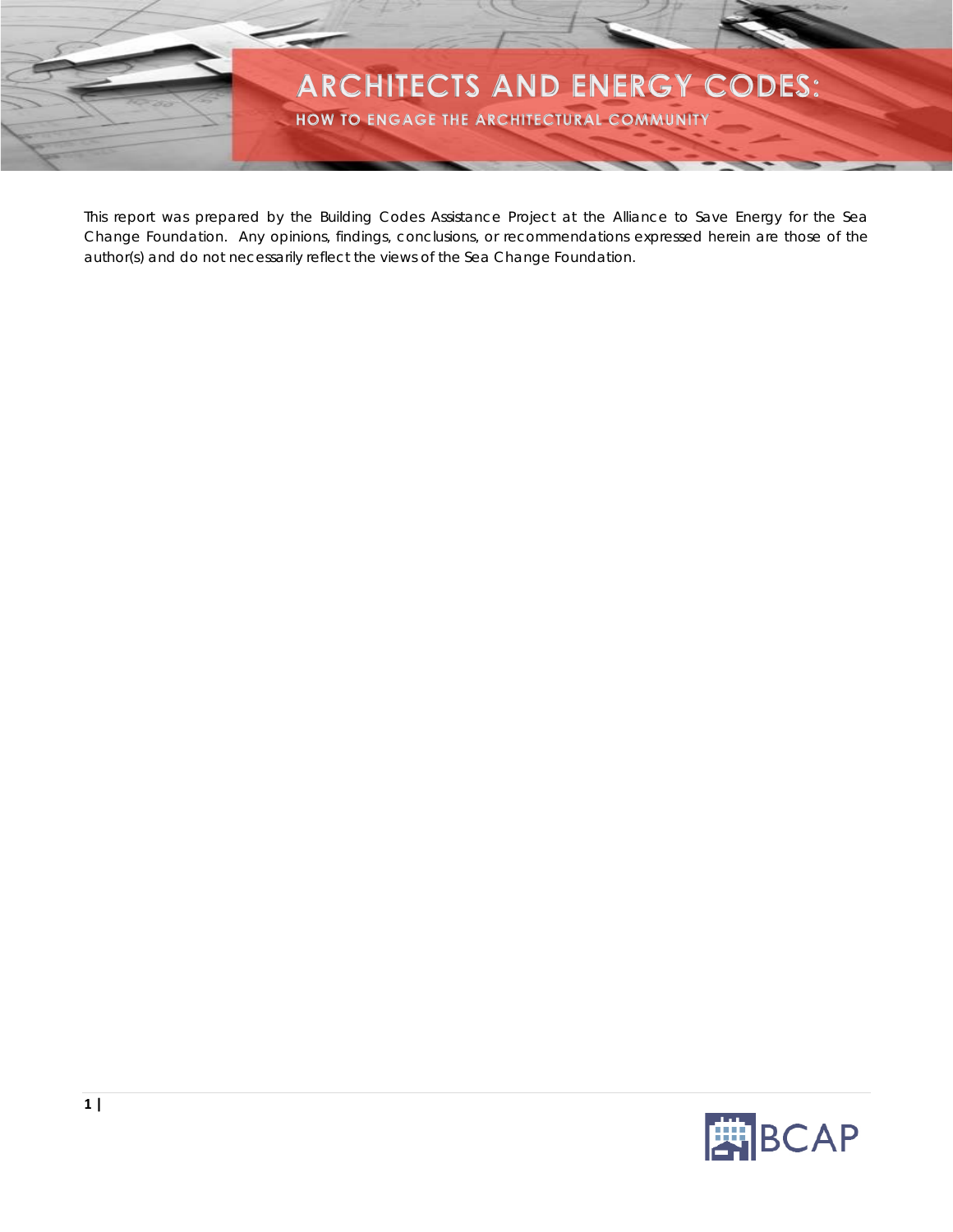HOW TO ENGAGE THE ARCHITECTURAL COMMUNITY

## **CONTENTS**

### **Table of Figures**

| Figure 1: 2030 Challenge Interim Code Equivalents                                          |              |
|--------------------------------------------------------------------------------------------|--------------|
| <b>Figure 2:</b> Efficiency Gains in Residential and Commercial Model Energy Code Editions | <sub>0</sub> |
| <b>Figure 3: U.S. Green Office Value Studies</b>                                           |              |
| Figure 4: Percentage of Firm Billings by Project Type                                      |              |

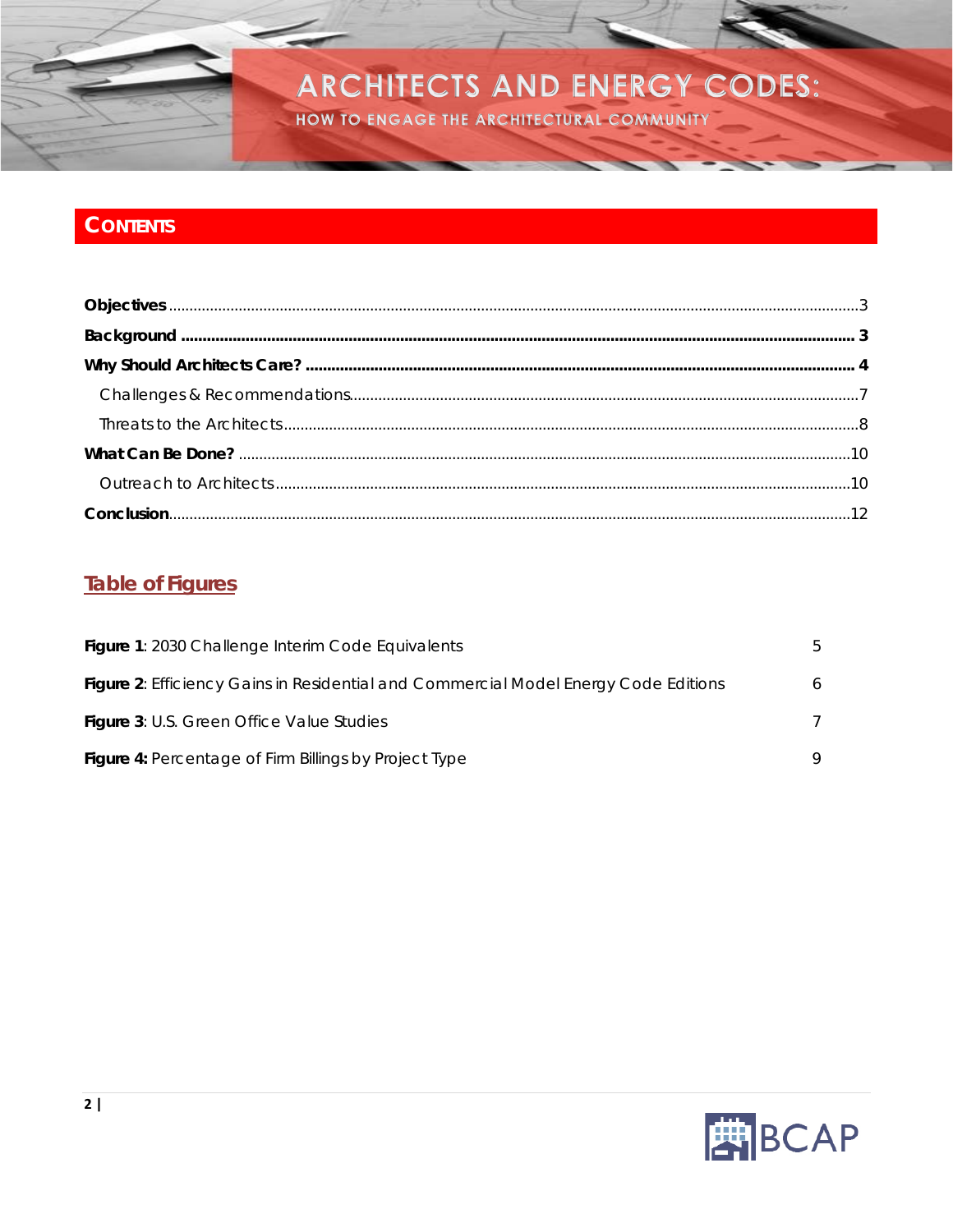HOW TO ENGAGE THE ARCHITECTURAL COMMUNITY

### <span id="page-3-0"></span>**OBJECTIVES**

This goal of this report is to identify ways to rally the architecture community in support of the building energy code by analyzing the challenges and opportunities that the energy code presents to the profession. The ensuing sections will:

- Summarize the importance of building energy code compliance
- Describe the challenges that architects face
- Explain why architects should care about the effectiveness of the energy code
- Identify potential threats and opportunities associated with energy codes and energy performance
- Explore outreach strategies and resources to engage architects

### <span id="page-3-1"></span>**BACKGROUND**

In the United States, the operation of buildings accounts for more than 40 percent of energy consumption, while construction and building materials account for an additional 6 percent.<sup>[1](#page-3-2)</sup> Buildings are evidently a vital source for reductions in the nation's energy consumption, and over the last four decades building codes have emerged as a necessary tool toward achieving that goal. Building energy codes mandate design and construction practices, materials, equipment, and systems that are intended to achieve minimum efficiency targets when buildings are initially constructed as well as when renovated. However, the process by which these codes are implemented and enforced makes it difficult to ensure that the efficiency targets are actually met. From the number of stakeholders involved in each building project to the fragmented nature of local enforcement, there are many potential gaps in the code application process.

In 2009, focus on the energy code increased dramatically due to the stipulation in the American Recovery and Reinvestment and Act that states had to develop a plan to achieve 90 percent compliance with their updated building energy code(s) by 2017 in order to receive funding. As the plans were developed, it was clear that a heavy emphasis had to be placed on the adoption of the current model energy code – the 2009 International Energy Conservation Code (IECC). After significant gains in energy code adoption, the focus has now shifted to meeting the compliance goal. As shown in numerous compliance studies, including DOE's pilot state's compliance evaluations, adoption has not necessarily ensured proper implementation of the code.<sup>[2](#page-3-3)</sup> As a result, buildings are not performing as efficiently as they should. A good deal of emphasis has been placed on the enforcement of the energy code, and many initiatives like the Building Codes Assistance Project's (BCAP) Energy Code Ambassadors Program are geared toward supporting code officials. While enforcement remains an important part of ensuring energy code compliance, the implementation of the code is equally if not more important.

<span id="page-3-3"></span><span id="page-3-2"></span><sup>&</sup>lt;sup>1</sup> Architecture 2030. (2011). "Problem: The Building Sector." Retrieved from  $\frac{http://architecture2030.org/the_prob/problem/energy}{$ <br><sup>2</sup> U.S. Department of Energy. 90% Compliance Pilot Studies: Final Report. 2013. Retrieved from [http://www1.eere.energy.gov/buildings/pdfs/compliance\\_pilot\\_studies\\_final\\_report.pdf](http://www1.eere.energy.gov/buildings/pdfs/compliance_pilot_studies_final_report.pdf)

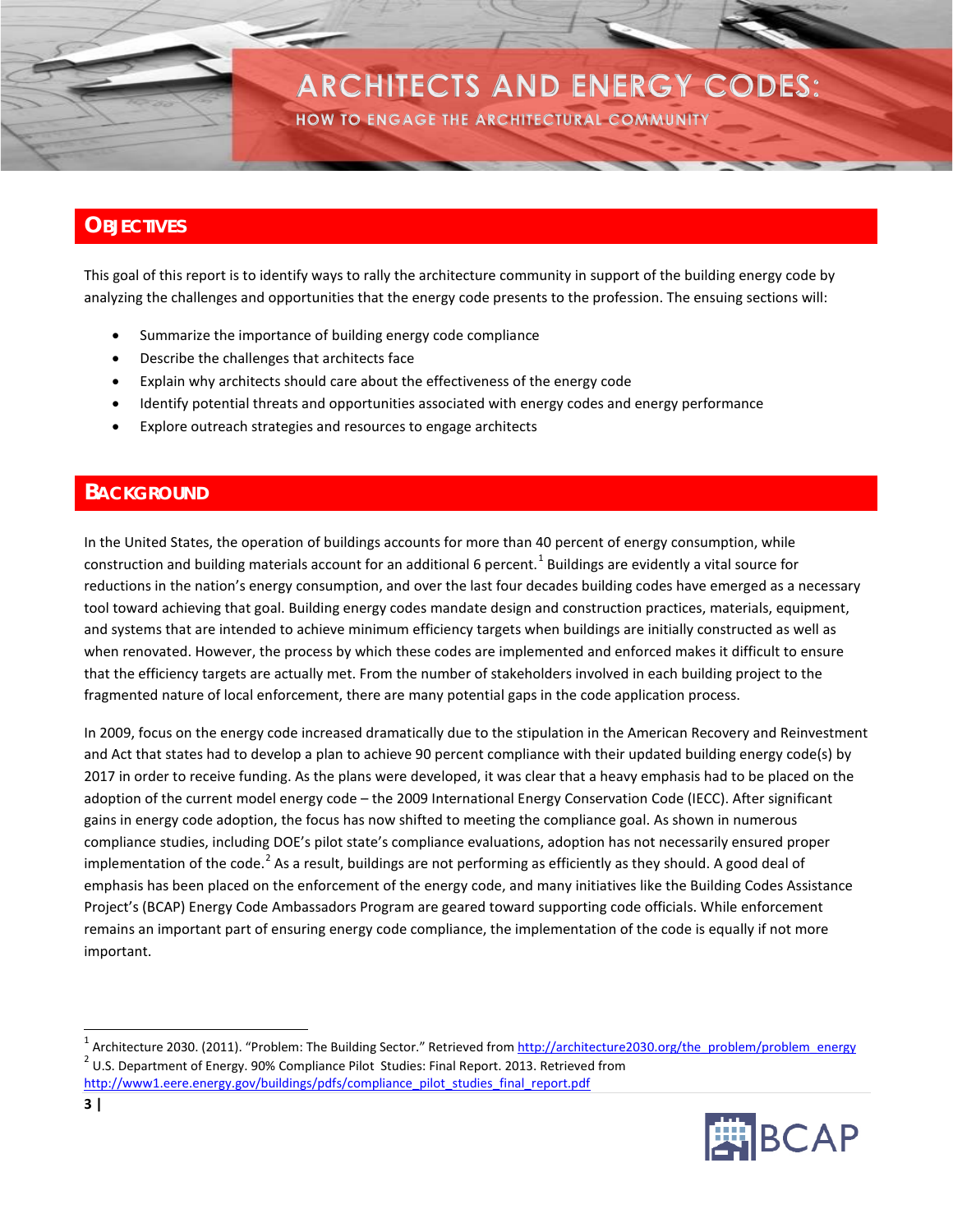HOW TO ENGAGE THE ARCHITECTURAL COMMUNITY

In a survey distributed by the American Institute of Architects (AIA) to its membership, 75 percent of respondents identified architects as the party primarily responsible for code compliance. However, the same survey also revealed an alarming lack of awareness, understanding, and involvement in the building code development process. Though they are responsible for code compliance, architects are surprisingly passive in code development. According to the survey, the level of knowledge and the effort put into code review and compliance were directly related to the version of the codes and how they were enforced, This revelation, combined with the lack of engagement in code development, suggests that building codes are addressed by architects as needed but not prioritized.

### <span id="page-4-0"></span>**WHY SHOULD ARCHITECTS CARE?**

Architects bear tremendous responsibility in the development of our built environment; they are tasked with delivering safety, functionality, and artistry in their designs. Increased awareness of the environmental impact of buildings has broadened the responsibilities of architects. The AIA's 2030 Commitment – which calls for buildings to be carbon neutral by 2030 – reinforces the profession's dedication to energy efficiency and sustainable design. Architecture 2030 specifically highlights energy codes as a means for meeting the goals of the 2030 Challenge. However, achieving 100 percent compliance with the current energy code isn't enough because the codes are not meeting the pace set by the 2030 Challenge milestones (**Figure 1**). Architects need to become more active in supporting more effective energy codes.

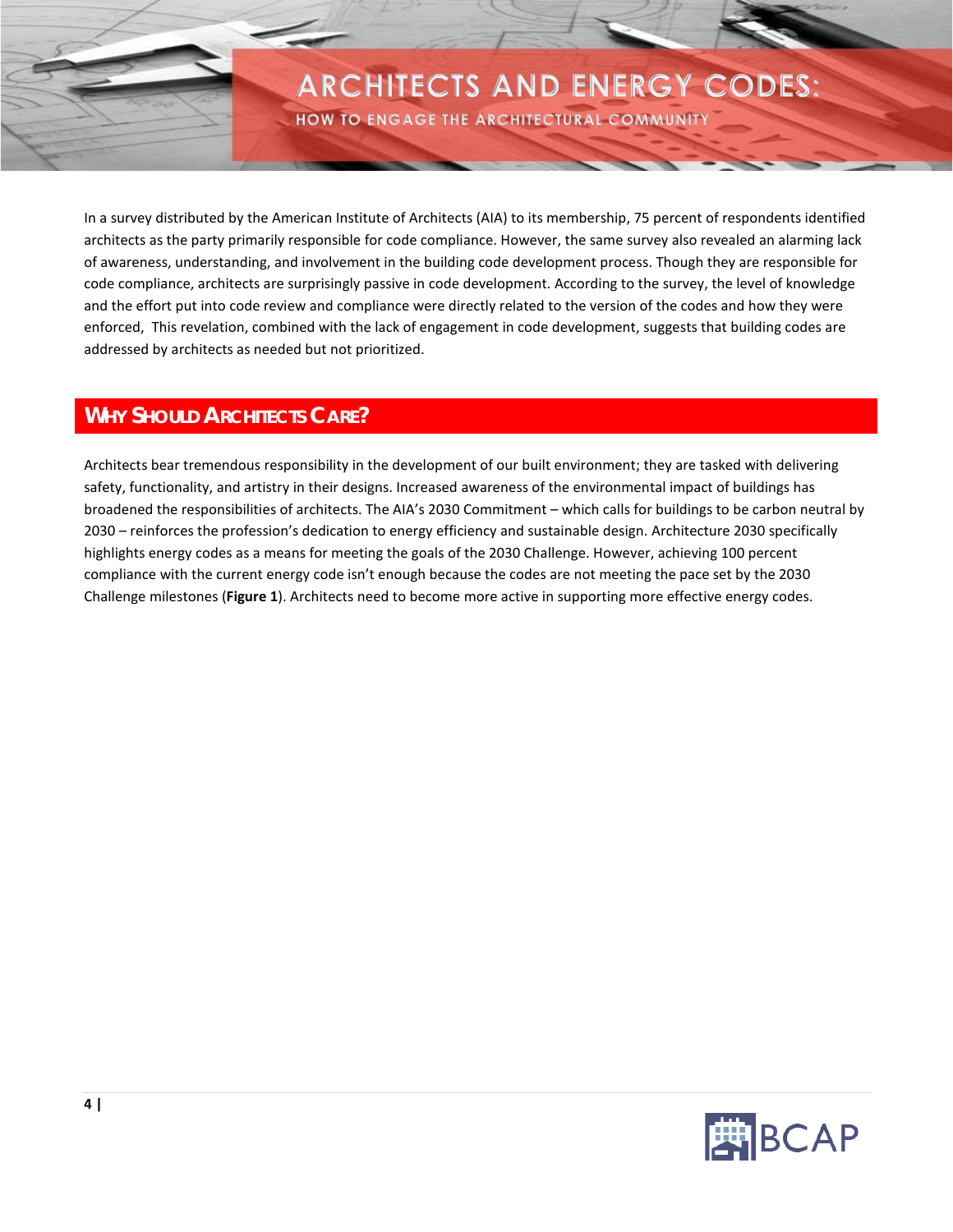

**HOW TO ENGAGE THE ARCHITECTURAL COMMUNITY** 

#### Table A: 2030 Challenge Interim Code Equivalents

| <b>CODE / STANDARD</b>                        | <b>COMMERCIAL</b>                                            | <b>RESIDENTIAL</b>              |
|-----------------------------------------------|--------------------------------------------------------------|---------------------------------|
| <b>ASHRAE 90.1-2004</b>                       | 30% below                                                    |                                 |
| <b>ASHRAE 90.1-2007</b>                       | 25% below                                                    |                                 |
| <b>ASHRAE 189 (in progress)</b>               | $\Omega$                                                     |                                 |
| <b>IECC 2006</b>                              | 30% below                                                    | 30% below                       |
| California Title 24 2005                      |                                                              | $15% - 20%$ below <sup>13</sup> |
| California Title 24 2008                      | $10%$ below <sup>14</sup>                                    |                                 |
| Oregon Energy Code <sup>15</sup>              | 25% below                                                    | 30% below                       |
| <b>Washington Energy Code</b>                 | 25% below                                                    | $25% - 30%$ below <sup>16</sup> |
| <b>RESNET HERS Index</b>                      |                                                              | 65 or less                      |
| LEED NC 2.2 / Homes                           | New - EA Credit #1: 6 pts<br>Renovation - EA Credit #1: 8pts | <b>HERS Index: 65</b>           |
| LEED 2009 (in progress)                       | New - EA Credit #1: 7 pts<br>Renovation - EA Credit #1: 9pts |                                 |
| GBI Standard (in progress) <sup>17</sup>      | PATH A, 8.1.1.1: 150pts                                      |                                 |
| EECC Option <sup>18</sup> (prescriptive path) |                                                              | $FC - 154$                      |
| NBI Option <sup>19</sup> (prescriptive path)  | <b>New - Core Performance</b><br>w/enhanced measures         |                                 |

#### **Figure 1: 2030 Challenge Interim Code Equivalents[3](#page-5-1)**

<span id="page-5-0"></span>Unfortunately, owners, not architects make the final decision on designs, which makes it difficult for them to ensure energy efficiency. Building energy codes are one way in which architects can assume greater control over the impact of the buildings they design. Code compliance is a mandatory requirement for buildings; architects have the opportunity to increase their influence by using the energy code to take ownership of building performance. The performance compliance path allows design to become a crucial component in implementing the code.

The evolution of the energy code clearly shows that energy efficiency and building performance is an increasingly important issue (**Figure 2**). However, this growth is not only a trend in building policy; the market for sustainable buildings is growing worldwide. Much of the market demand is associated with certifications, such as LEED or EnergyStar (**Figure 3**), however, the lower operating costs realized through energy code compliance should also be an important issue for clients. As client



<span id="page-5-1"></span> <sup>3</sup> Architecture 2030. Meeting the 2030 Challenge through Building Codes. 2008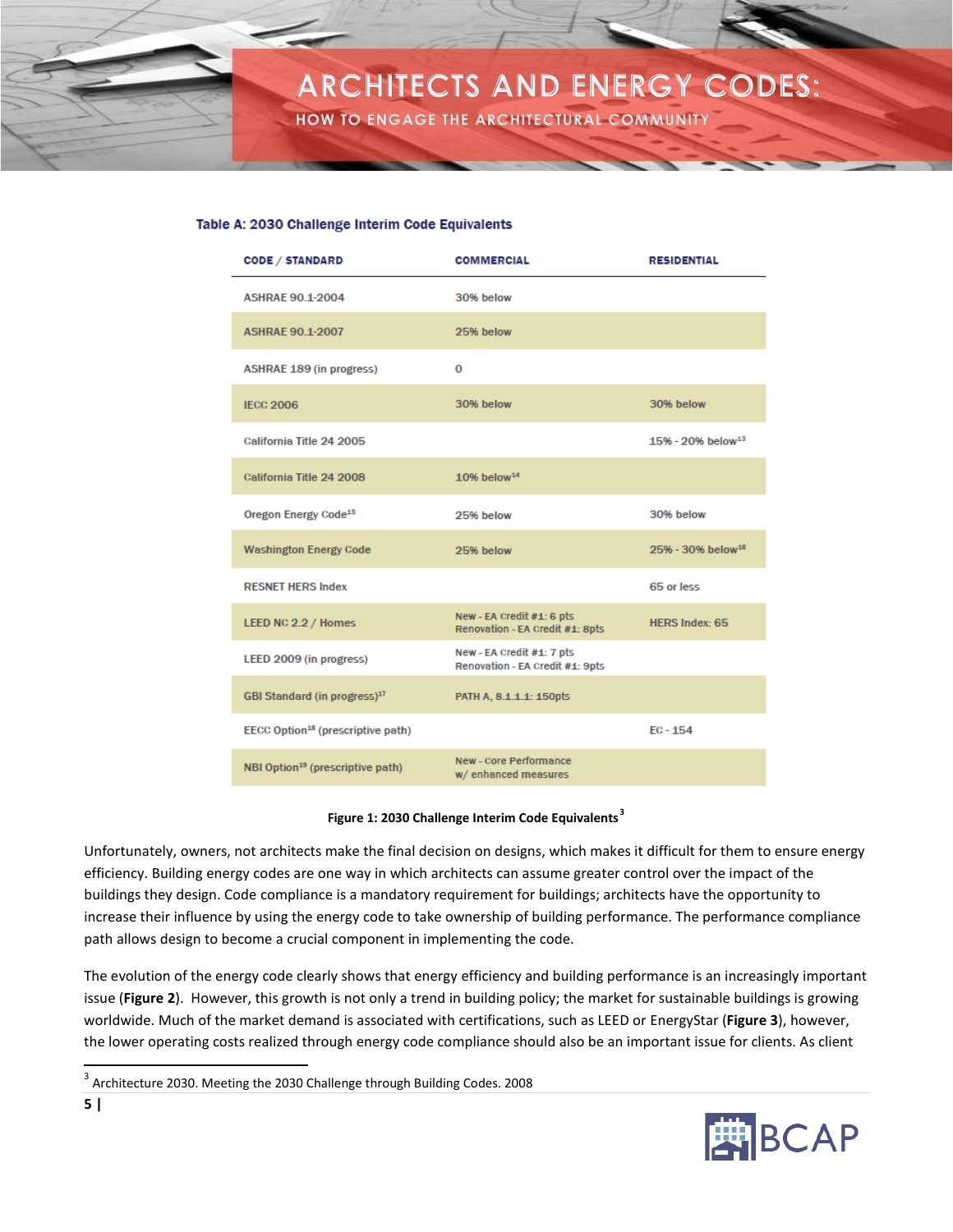HOW TO ENGAGE THE ARCHITECTURAL COMMUNITY

awareness continues to grow, so does the available data. More and more major cities are passing policies on energy disclosure and benchmarking which makes a building's performance public information. This information combined with the market's growing demand for energy efficiency, will increase the accountability of design professionals in the building industry. Though there are many factors that impact building performance, effective implementation of the energy code is an important step in meeting performance goals. A proactive approach to energy code compliance and building performance could be a means for architects to expand their presence in the market.

When adopted, the energy code offers architects a way to increase their influence in the decision making process by aligning with the goals and financial incentives of clients in a way that other building codes do not. That is why it is important for architects to become actively engaged in making the energy code more effective.



<span id="page-6-0"></span>**Figure 2: Efficiency Gains in Residential and Commercial Model Energy Code Editions (Source: ACEEE)**

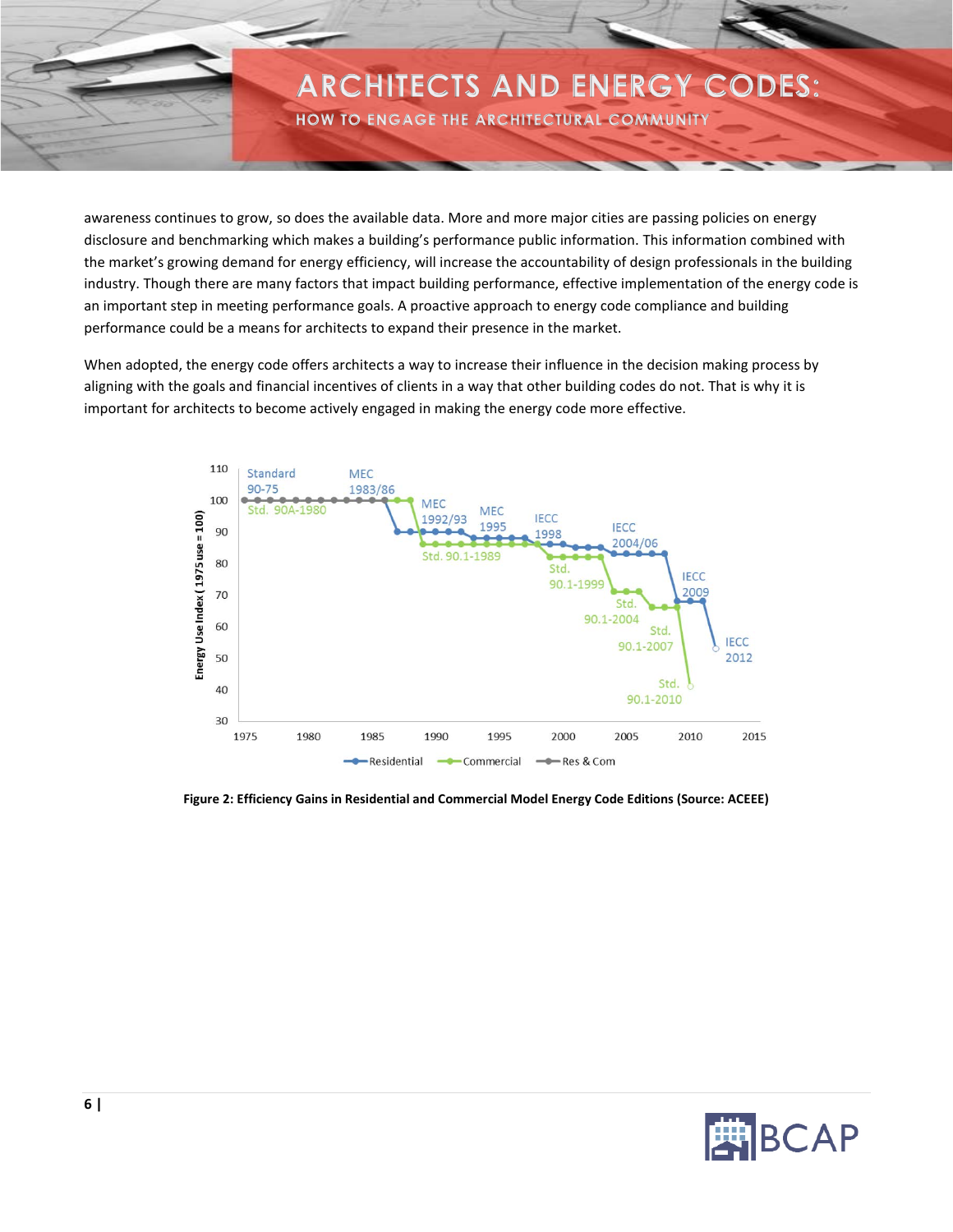HOW TO ENGAGE THE ARCHITECTURAL COMMUNITY

| <b>Study</b>                                                                 | <b>Rental Premium</b>     | <b>Sales Price Premium</b>                          | <b>Vacancy Rate Premium</b>                           |
|------------------------------------------------------------------------------|---------------------------|-----------------------------------------------------|-------------------------------------------------------|
|                                                                              | Energy Star 4 %           | Energy Star 26 %                                    | Energy Star 1-3 %                                     |
| Fuerst & McAllister (2011) <sup>12</sup>                                     | LEED 5 %13                | <b>LEED 25 %</b>                                    | <b>LEED: No Premium</b>                               |
| Energy Star 19 %<br>Energy Star 3.3 %<br>Eichholtz et al (AER) <sup>14</sup> |                           | Bundled as "effective rent": 7 %<br>premium overall |                                                       |
|                                                                              | LEED: 5.2 % <sup>15</sup> | LEED: 11 % <sup>15</sup>                            | 15%                                                   |
| Eichholtz et al (RICS) <sup>16</sup>                                         | Energy Star: 2.1 %        | Energy Star 13 %                                    | Bundled as "effective rent": 6-7<br>% premium overall |
|                                                                              | LEED 5.8 %                | <b>LEED 11 %</b>                                    |                                                       |
| Pivo & Fisher <sup>17</sup>                                                  | 2.70%                     | 8.50%                                               | Not Addressed                                         |
| Wiley et al (2010) <sup>18</sup>                                             | Energy Star 7-9 %         | Not Addressed                                       | Energy Star: 10-11 %                                  |
|                                                                              | LEED 15-17 %              | LEED: 16-18 %                                       |                                                       |
| Miller et. al. (2008) <sup>19</sup>                                          | 9%                        | None                                                | $2 - 4%$                                              |

#### **Figure 3: U.S. Green Office Value Studies[4](#page-7-2)**

### <span id="page-7-1"></span><span id="page-7-0"></span>**Challenges & Recommendations**

The following section looks at the challenges that make energy code implementation and compliance difficult for architects, and presents ways to address them. It will also identify the threats and opportunities associated with some of these challenges.

#### *Overburdened by Building Codes*

**Challenge:** Much like the issues faced by code enforcement departments, a shortage of resources and trained staff plays a role in a firm's ability to adequately address building codes. The number of codes – as many as 16 different codes and standards – that may be adopted in different localities can also overburden architects, which could partially explain the lack of engagement in the code development process. Architects have also cited inconsistencies and a lack of clarity in the way the codes are written. These issues make it even more difficult to rally the architecture community to support the energy code.

**Recommendation:** Architects are responsible for code compliance, and it would be logical for the codes to be written in a manner that is facilitates their implementation of the code. The lack of architect input in the code development process means that their concerns go unheard and unaddressed. Increased engagement by architects is an important step in addressing these issues and easing the burden that many architects feel with building codes. Initiatives by local AIA chapters to increase attendance at code hearings would help to make their concerns known and move toward a resolution.

#### *Misalignment of Incentives*

**Challenge:** One barrier that may pose an even greater challenge to code compliance is a misalignment of incentives between architects and their clients. Architects are legally required to comply with codes but their success is determined by



<span id="page-7-2"></span> <sup>4</sup> Watson, Rob. Green Building Market & Impact Report. 2011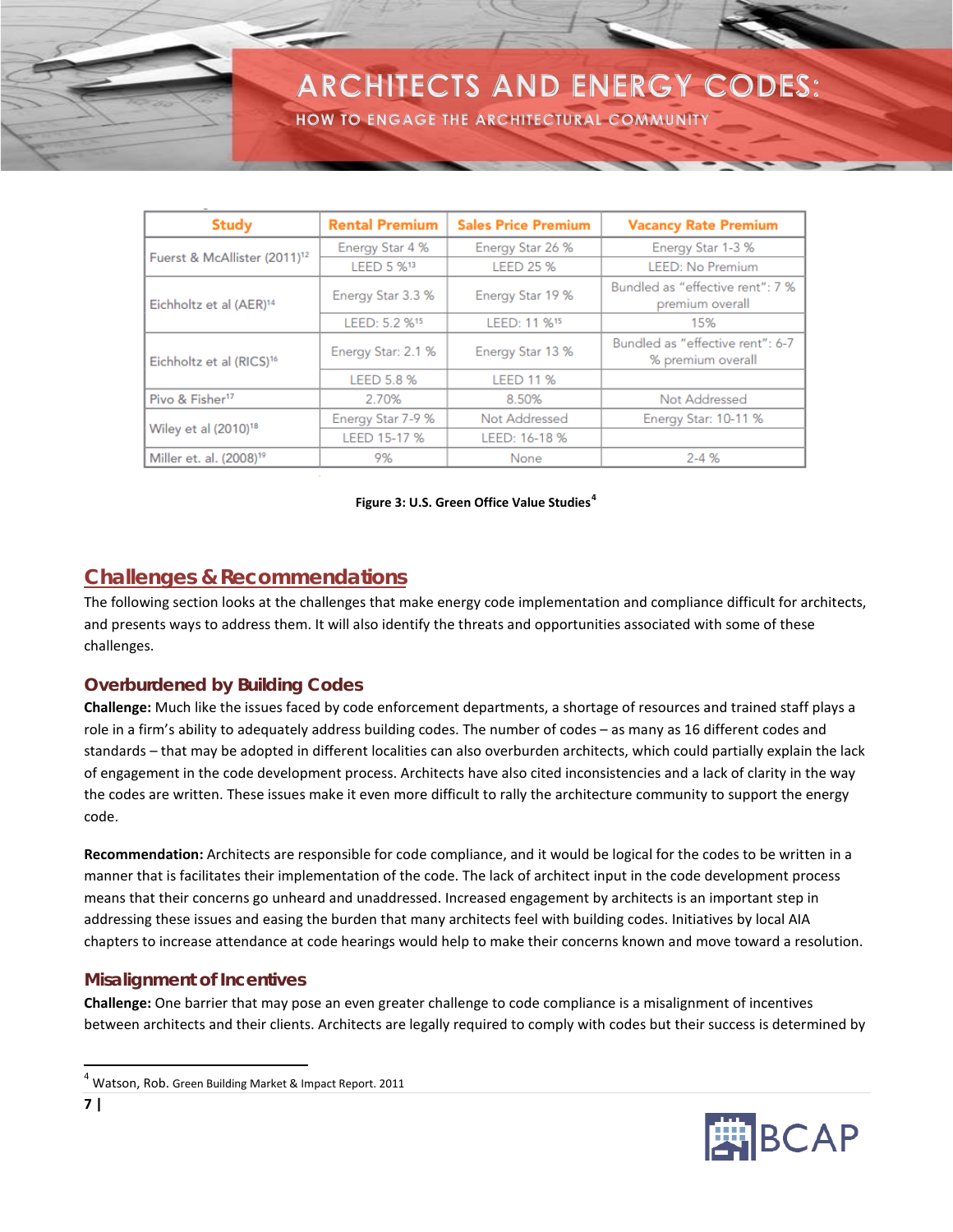HOW TO ENGAGE THE ARCHITECTURAL COMMUNITY

their ability to meet the demands of their clients. For most owners and developers, the incentives are economic and they are primarily concerned with costs and potential revenue. Codes are outside the scope of an owner's responsibilities, and they are not perceived to deliver any significant economic value to a project. Therefore, architects are more inclined to focus their efforts in activities that are valued by their clients. This also helps to explain the lack of interest that many architects seem to have in building codes.

As stated earlier, architects can utilize a mandatory energy code to expand their decision making abilities in the design process. In practice, however, architects have numerous responsibilities with higher priority because those responsibilities have an immediate impact on a firm's success.

**Recommendation:** It is important for architects to become adept at communicating with clients in a manner that addresses the client's needs and demands. The fact that the energy code is required and it has a measurable financial impact makes it the perfect tool for architects to present design strategies to clients. Though this may assist in increasing design control, architects need to understand how to develop energy efficient designs through the use of energy modeling and other tools. For design to directly impact energy performance on a consistent basis, it is also important to find ways to integrate codes into the design process to make them easier to implement.

### *Codes Overlooked*

The building energy code seemingly could address some of the incentive issues, but its perception amongst the stakeholders involved prevents it from doing so. The requirements of the IECC are designed to reduce energy use and therefore reduce building operating costs. However, those benefits are overlooked by clients because they assume that the code is being properly applied. This leads to the notion that certifications and retrofits are the only ways to improve energy efficiency. Those are excellent solutions but they can be cost prohibitive for smaller clients.

**Recommendation:** Educating owners about the benefits of considering code issues when performing renovations could help some architecture firms differentiate themselves with smaller clients. For those who find certifications cost prohibitive, strategic application of energy code provisions could yield benefits that otherwise would have been ignored. With high levels of non-compliance and more information being made available, there is an opportunity for architects to show that they can deliver significant savings through code compliance at a modest cost.

### <span id="page-8-0"></span>**Threats to the Architects**

The evolving real estate and policy markets have already proven to be a significant test to the architectural profession; and firms that evolve with the market will be most likely to succeed. As the AIA's 2013 Foresight Report states, "The push for measuring the effect and benefit of design is increasing as performance data becomes more plentiful".<sup>[5](#page-8-1)</sup> The shift in client demands, increased information, and new market competition are all potential threats, not only to individual firms, but also to the profession. Energy code compliance is not meant to represent the solution to address these threats, but a strategic approach to the implementation of energy related design can lead to some new opportunities.

Policy adoption and technological advancements have increased access to building performance information. As owners continue to monitor this information and demand energy efficiency, the pressure to deliver performance also increases for

<span id="page-8-1"></span> <sup>5</sup> American Institute of Architects. AIA Foresight Report: The Changing Context, Business, and Practice of Architecture. 2013

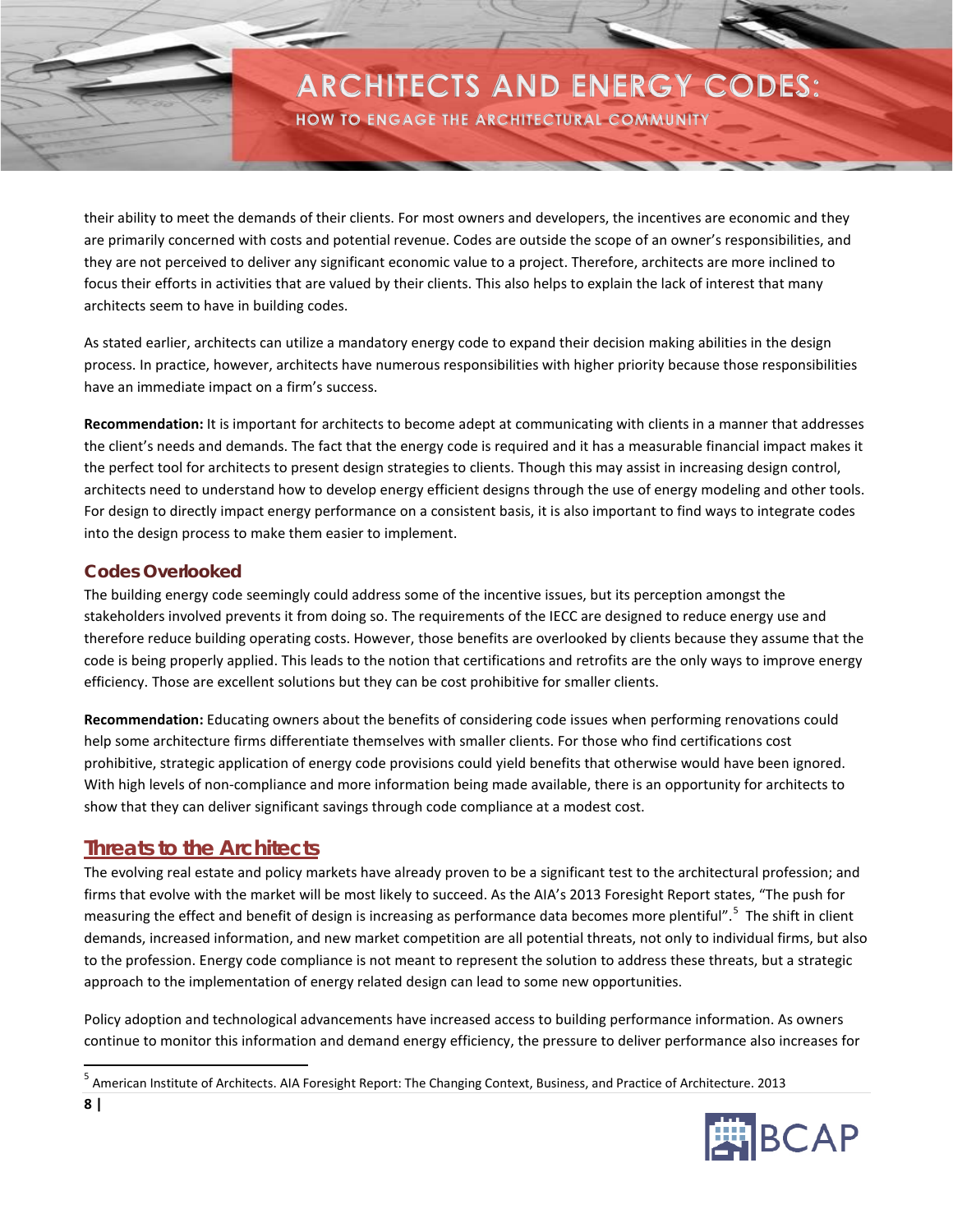HOW TO ENGAGE THE ARCHITECTURAL COMMUNITY

design professionals. As accountability for building performance mounts, architects that have not dedicated themselves to delivering energy efficiency will be less in demand. Energy code compliance is one way that architects can take control and ensure a certain level of building performance *and* job security.

The financial crisis led to a significant reduction in new construction projects and existing building renovations currently account for a significant portion of firm billings (**Figure 4**). The aging building stock and focus on energy is an opportunity for architects to position themselves for growth in the market. Recent market analyses by numerous groups has confirmed that the market for retrofits could deliver tremendous savings for owners; a study by the Rockefeller Foundation and Deutsche Bank Climate Change Advisors projects that the projected energy savings in the retrofit market could be upward of \$1 trillion over the next decade.<sup>[6](#page-9-1)</sup>



**Figure 4: Percentage of Firm Billings by Project Type[7](#page-9-2)**

<span id="page-9-0"></span>However, the growth in this market has also led to the rise of Energy Service companies (ESCOs) and their prominence in the market. While architecture revenue declined by 40 percent between 200[8](#page-9-3) and 2011<sup>8</sup>, ESCOs revenue has been

<span id="page-9-3"></span><sup>&</sup>lt;sup>8</sup> American Institute of Architects. The Business of Architecture: 2012 AIA Survey Report on Firm Characteristics. 2012



<span id="page-9-1"></span><sup>&</sup>lt;sup>6</sup> American Institute of Architects, Rocky Mountain Institute. Deep Energy Retrofits: An Emerging Opportunity An Architect's Guide to the Energy Retrofit Market. 2013

<span id="page-9-2"></span> $<sup>7</sup>$  Id.</sup>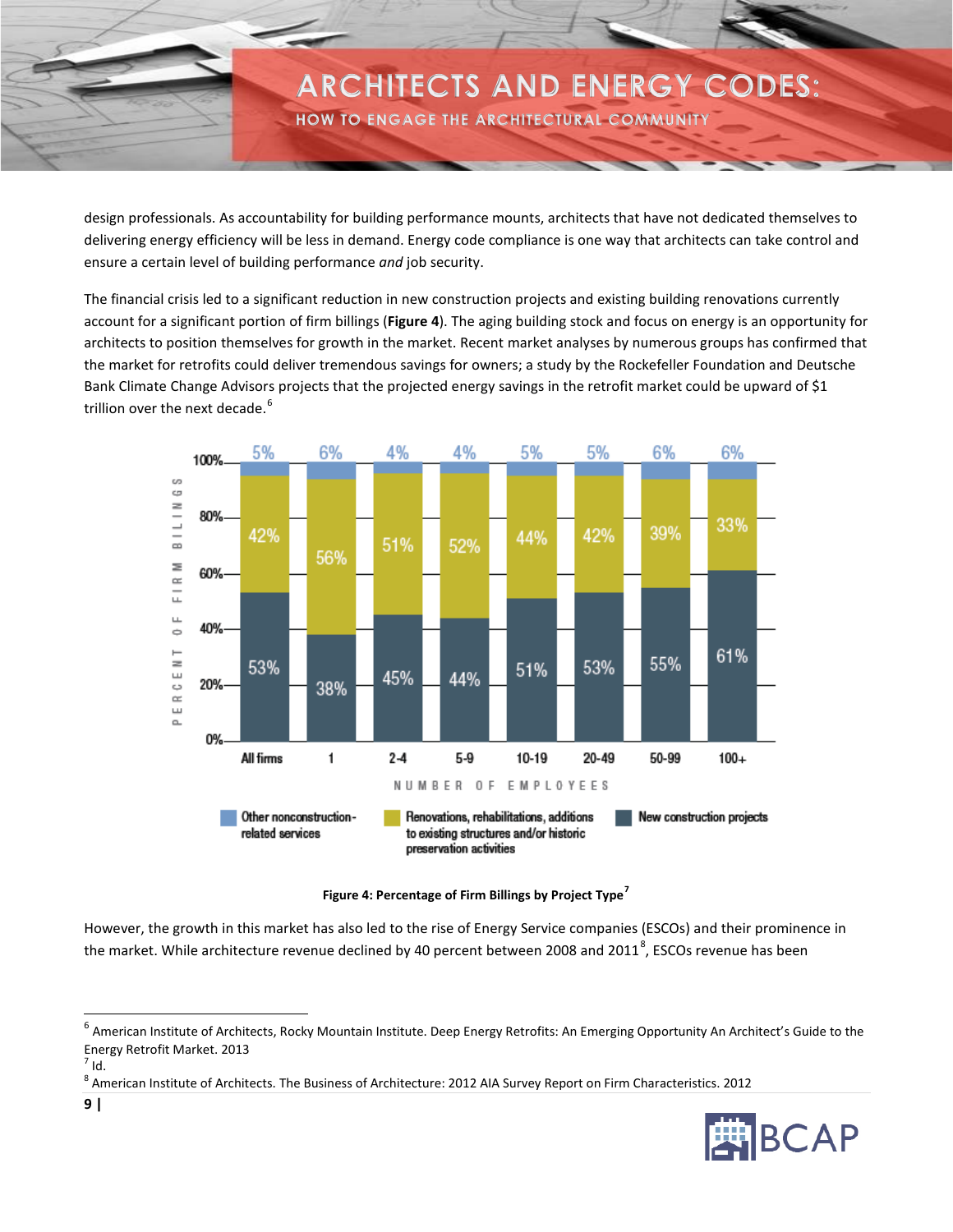HOW TO ENGAGE THE ARCHITECTURAL COMMUNITY

increasing by over 7% since 2006 and are expected to growing faster than the domestic economy.<sup>[9](#page-10-2)</sup> One aspect of the ESCO service model that is very appealing to owners is that they arrange financing for their projects, which incentivizes them to deliver on their energy savings estimates. As the focus on building performance continues, ESCOs are well positioned to expand the scope of their services and perhaps offer more design related services. This could diminish the value that owners place on architects and their design skills.

Architects need to seize the opportunity to define the value of design in a manner that appeals to clients. Their skills for coordinating a variety of different professionals to deliver quality results makes them ideal candidates to serve as a project leaders in deep energy retrofits. The growth of ESCOs has been primarily concentrated in municipal, university, school, and hospital (MUSH) markets. There is an opportunity for architects to expand their service offerings in the commercial market where ESCOs are not as active and architects have established relationships. Architects positioning themselves into this role in the energy retrofit market will take some effort, but the ability to communicate the value of design strategies to owners and a track record of delivering savings through energy code compliance could serve to increase market penetration.

### <span id="page-10-0"></span>**WHAT CAN BE DONE?**

The recommendations listed in the previous section are meant to present approaches that architects can take to make the energy code a tool in taking responsibility for building performance, meeting the 2030 Challenge, and advancing their practice and the profession. The next step is to identify tools and resources that could help architects enact those recommendations and implement the energy code more effectively. The goal is to motivate architects to support improvements to the energy code, but to do so it is crucial that the challenges in implementing the code are addressed and that the needs of architects are met.

### <span id="page-10-1"></span>**Outreach to Architects**

The AIA has made a commitment to take responsibility for the impact that buildings have on our environment, but the challenge is to fully engage their membership to take action. In order to motivate a diverse membership community to become active supporters of sustainability and energy efficiency initiatives, it is important to explain how it aligns with their goals and addresses their needs.

One step in doing so is ensuring that building energy performance is integrated into the membership's understanding of design. The current environment has shown that it is a crucial element in defining the success of a building; and it is important that AIA make this clear that energy performance is a component of good design. This message should be in line with the repositioning goals that are currently being developed.

Second, the importance of the effectively implementing energy efficiency measures, like the energy code, needs to be expressed to the membership. The code not only represents a way to meet the goals set forth in the 2030 Challenge, it can

<span id="page-10-2"></span>Navigant Research. The U.S. Energy Service Company Market. 2012. Retrieved fro[m http://www.navigantresearch.com/research/the-u](http://www.navigantresearch.com/research/the-u-s-energy-service-company-market)[s-energy-service-company-market](http://www.navigantresearch.com/research/the-u-s-energy-service-company-market)

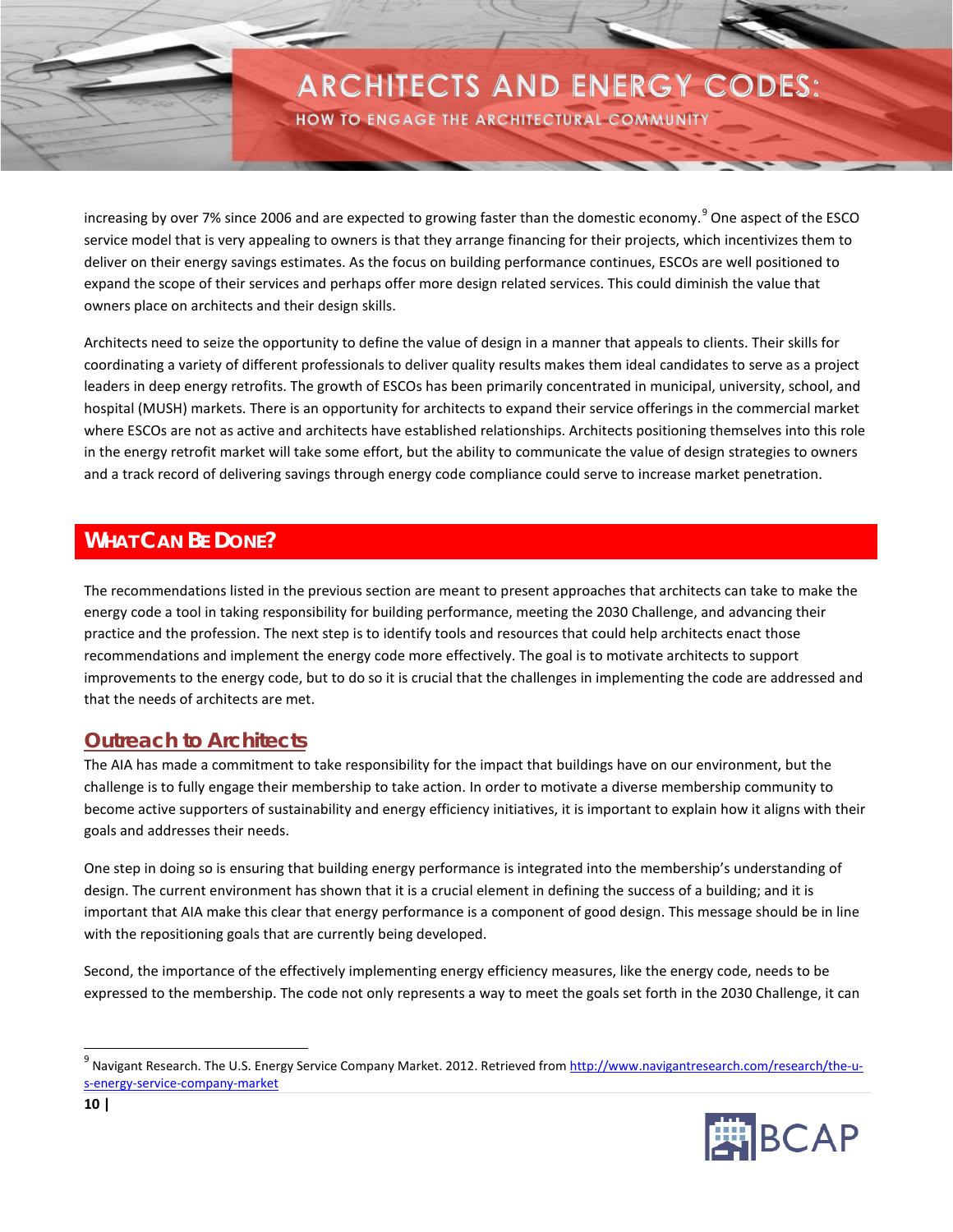HOW TO ENGAGE THE ARCHITECTURAL COMMUNITY

also provide opportunities for architects to increase their influence in the decision making process, and serve as a tool expand their market services.

Lastly, the importance of building energy codes is often overshadowed by the challenges that implementing the code presents. If the implementation of the energy code hinders operations and takes time away from activities that create more value for a firm, then there is little chance of architects becoming advocates for the code. The list below presents some initiatives that BCAP proposes to help make the energy code process less burdensome for architects.

- Code Book Companion architects are responsible for code compliance but one of their biggest complaints is that building codes are difficult to understand. A companion guide to the energy code could be developed as a technical resource that presents the code provisions in a manner that is more conducive to the way that architects communicate and retain information. With assistance from the ICC, architects, and other interested parties; a guide could be developed to help make it easier for architects to understand and implement the energy code.
- Integration of Design Tools and Code Compliance **–** code reviews and compliance work are often conducted as a separate activity from the design process; sometimes by individuals not involved in the design. This highlights the disconnect that exists between code compliance efforts and the design work. Unfortunately, with regard to the energy code, design has a tremendous impact in the effectiveness of the code. One way to ease the burden on architects and promote better performance is to integrate code compliance with the tools that architects use in their daily operations. Technology like Building Information Modeling (BIM) software already has the capability to incorporate large amounts of data into the design process. One could partner with software companies to integrate code compliance in a way that delivers better results without increasing the burden on architects.
- Student Education A recent McGraw Hill survey stated that 25 percent of architects expected there to be a shortage of architects in 2014; partially due to a lack of green skills among architects. That is why it is important to reach out to architecture programs and seek to provide more courses that provide students with skills that meet the needs of firms. Courses could be developed in partnership with energy efficiency and sustainability experts and integrated into the coursework for interested architecture programs. These courses could include: energy modeling, performance analysis, and energy code application.

Autodesk, a multinational software corporation, is already offering a Building Performance Analysis to students and could serve as a potential partner.

- Professional Education The AIA already provides some educational material related to codes and has reached out to BCAP to discuss the development of webinars on the energy code. Courses should also be developed to educate architects on the economic drivers that drive client decisions and how architects can use that knowledge to communicate their designs to clients more effectively.
- Participation in Code Development The AIA and its local chapters need to become more involved in the development of building codes and serve as a voice that addresses their issues with building codes and supports